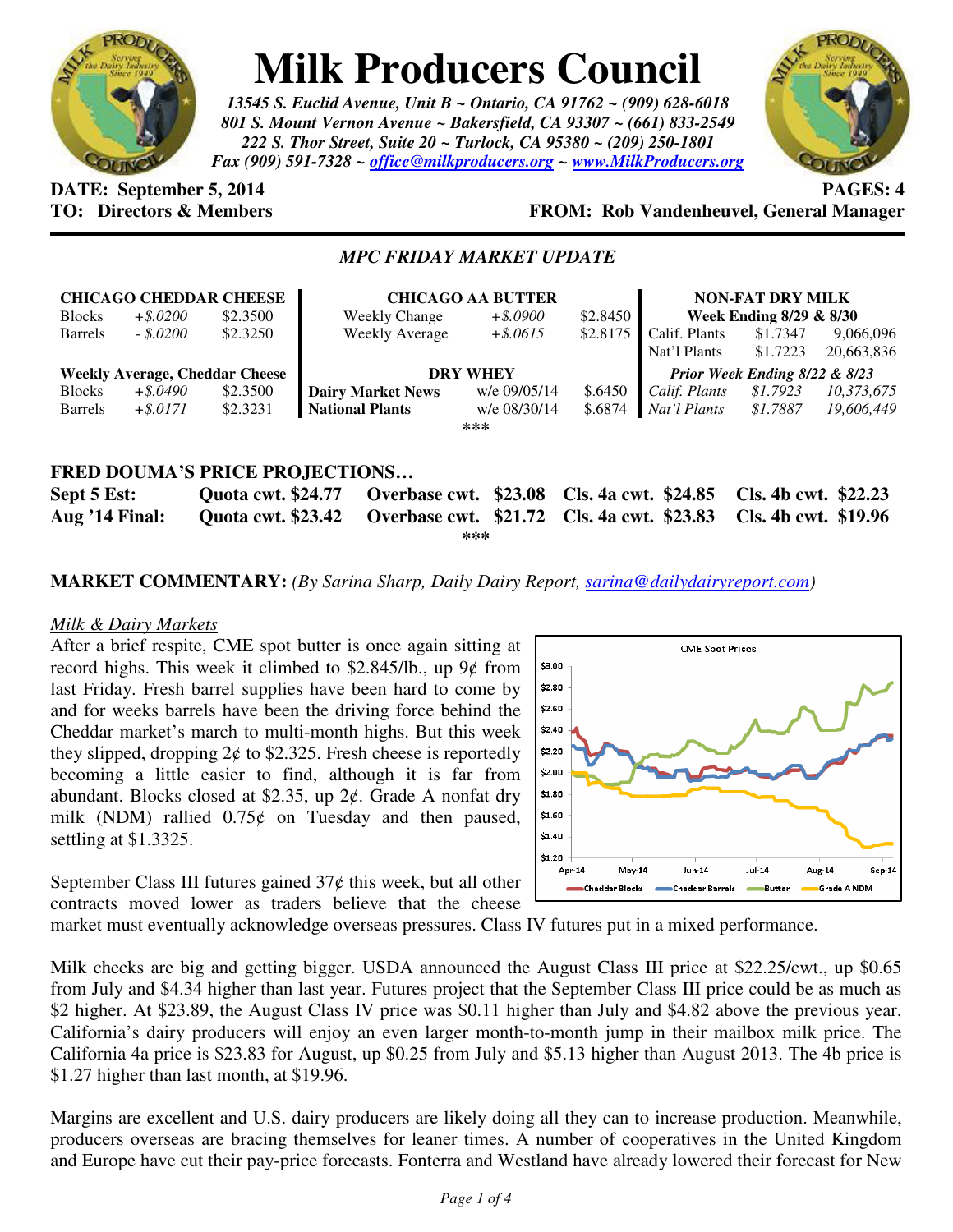Zealand's dairy producers, but they may have to do so again. The Global Dairy Trade (GDT) index plunged 6% to two-year lows on Tuesday. The drop was unexpectedly large and no product was spared. The 9.5% decline in skim milk powder (SMP) prices was particularly noteworthy.

Dairy product output usually wilts in July as milkflows succumb to high temperatures. But this year producers in the Midwest and Northeast enjoyed a mild summer and greater cow numbers helped to offset heat losses in the rest of the country. While daily average cheese, butter and milk powder production was lower in July than in June, the month-to-month deficit was smaller than in a typical year. At 956 million



 $M<sub>12</sub>$ Nov-12 Jan-13 Mar-13 May-13 Jul-13 Sep-13 Nov-13 Jan-14 Jan-12  $Var12$ Jul-12 Sep-12 Mar-14  $10 - 14$ pounds, July cheese output was the highest ever for the month, up 7% from last year. Butter production exceeded the prior year by 2.6% and also recorded a new high for July. Combined production of NDM and SMP was 14.1% greater than

> Manufacturers switched drier capacity from SMP to NDM in July. SMP output has not been this low, nor NDM production this high, since June 2012. While slumping SMP prices certainly warranted the shift, there was no great demand for the sudden boom in NDM supplies. Manufacturers' stocks of NDM soared to all-time highs at 250.4 million pounds. Stocks are 21% higher than at this time last

year. Milk powder inventories typically decline from June to July, but this year they grew by 21.5 million pounds. Increased supplies are only partly to blame for rising stocks. NDM exports fell 17% from June levels, and domestic users have been in no rush to buy. They are waiting for the U.S. milk powder market to match the declines seen overseas, and those markets are still eroding.

Butter exports slumped to 11.9 million pounds in July, down 7% from June and 39% lower than the previous year. Imports rose to the highest level since December 2012. Cheese exports also slipped when

compared to June, but they were still 18% greater than in July 2013. Cheese imports are climbing, and in the coming months the disparity between U.S. and global cheese and butter prices is likely to attract even larger

July 2013.





volumes of those products to our shores. European exporters are particularly motivated to find new markets in the wake of the Russian import ban, and this week they got a little help from Mario Draghi. The European Central Bank unexpectedly lowered interest rates and seems inclined to enact asset purchase measures similar to the Fed's soon-to-be-retired quantitative easing program. The already gaping chasm between U.S. and European cheese and butter prices widened further as the euro fell to 14-month lows against the dollar.

For the week ending August 23, dairy cow slaughter totaled 54,474 head, down 7.2% last year. After 34 weeks, dairy slaughter is 10.4% lower than at the same

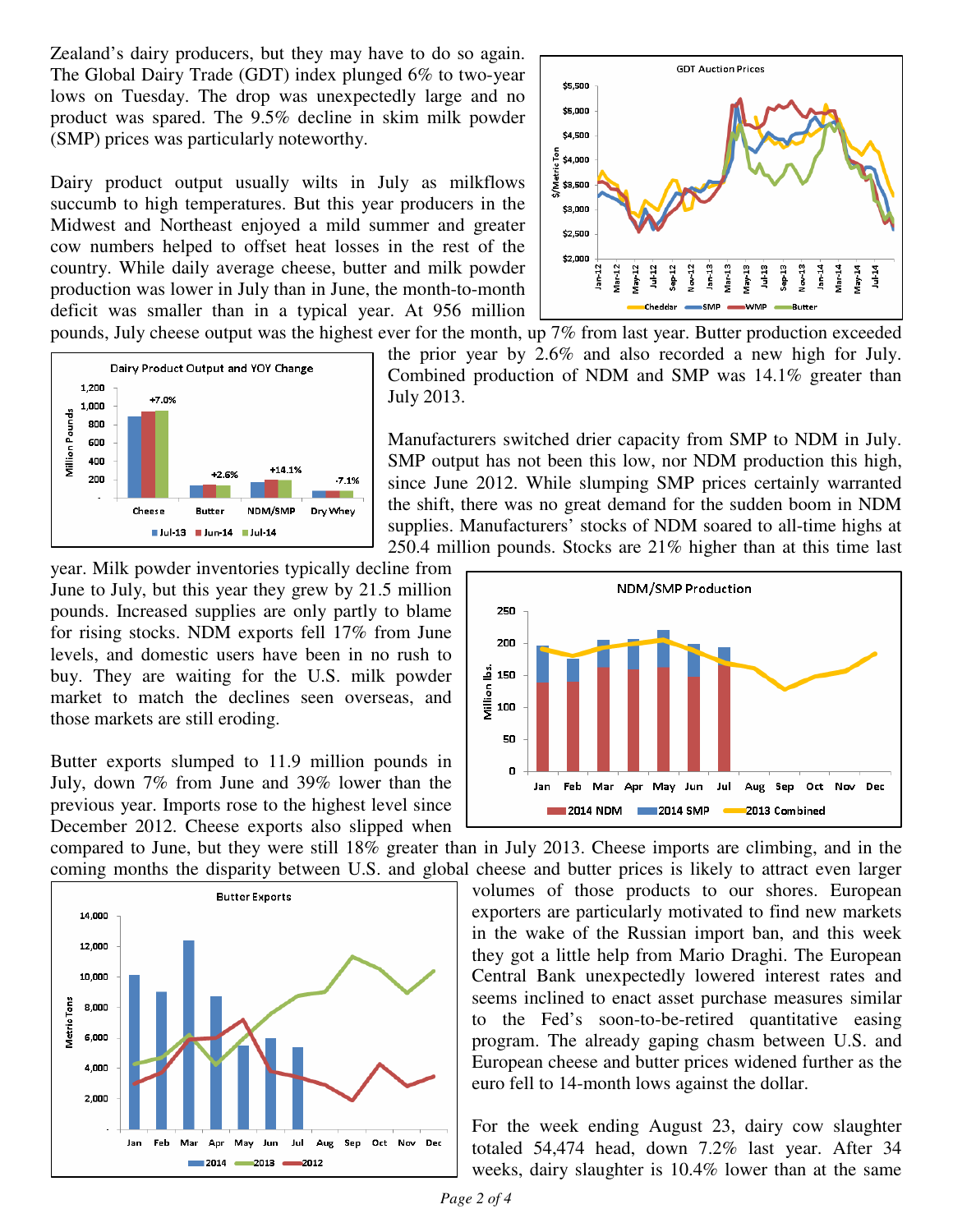time a year ago. Lean beef prices stand at record highs and are fast approaching \$3.00/lb. But the undersupplied beef market has been wholly unable to entice dairy producers to ignore their excellent margins and increase cull rates.

#### *Grain Markets*

The corn and soybean crops are flourishing and harvest looms. Silage chopping is getting underway in the Midwest just in time for the latest drop in the corn market. December corn futures fell to four-year lows this week, touching \$3.4375/bushel. On Friday they bounced back to \$3.56, but remained almost a dime lower than last week.



Soybean and soybean meal prices once again whipsawed as the market struggles to balance its empty cupboards and burgeoning fields. All told, soybean prices retreated a few cents. There is a possibility of frost in a couple weeks, but it is too soon to have much confidence in that forecast. A hard frost could incrementally reduce yields. Still, record corn and soybean crops are all but assured.

\*\*\*

**MORE ON THE NEW MARGIN PROTECTION PROGRAM FROM NATIONAL MILK PRODUCERS FEDERATION:** *(By Rob Vandenheuvel)* Last week, we mentioned that the final details of the new Margin Protection Program (MPP) had been announced by the U.S. Department of Agriculture and that signups are now available. As I mentioned, the signup period is open through November of this year, so producers have some time to evaluate the program and how it fits within your dairy's risk management toolbox. **To that end, MPC is in the process of scheduling member meetings throughout the state, to be held in the coming weeks, to go over the details of the program and the process of signing up. The specific dates/locations of those meetings will be announced in next week's newsletter.** 

In the meantime, below is a great article on the MPP published this week by Jim Mulhern, President and CEO of National Milk Producers Federation (NMPF). The article can also be found on NMPF's website at: http://www.nmpf.org/print/1975.

### **The Margin Protection Program: Dairy's Foundation for the Future**  *By Jim Mulhern, NMPF President & CEO*

What a change 2014 has brought for the nation's dairy farmers. Milk prices have reached record levels, and feed prices have plunged to the lowest level in nearly a decade, thanks to ideal growing conditions in the Corn Belt.

It's a long way, indeed, from the dark days of 2009, when farmers lost money on every hundredweight of milk they produced, month after month. That prolonged period of non-existent operating margins between 2007 and 2009 robbed farmers of a collective \$20 billion in equity.

As dark as 2009 was, the present moment, at least, stands in bright contrast. But high prices have a history of curing high prices, and we all know that commodity production is a cyclical business. Just as stormy weather never persists, neither do the sunniest days. That's why we have rainy-day plans, for the challenging times that inevitably follow the good ones.

Thus, in the midst of our present good fortune, 2014 has also brought the dairy producer community a new way to prepare for those rainy days, in the form of the Margin Protection Program contained in the Farm Bill passed by Congress earlier this year and just implemented by the U.S. Department of Agriculture.